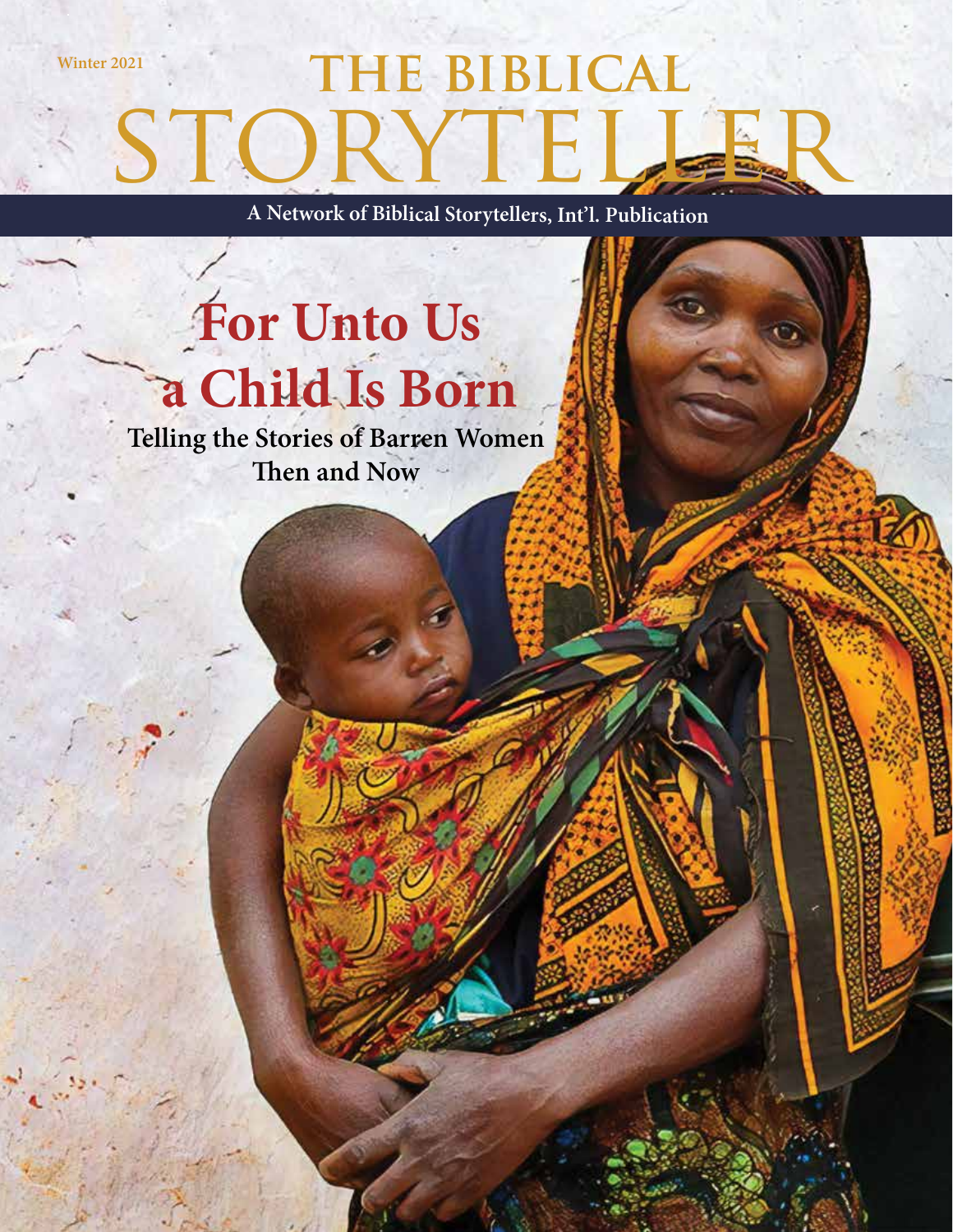2021 VIRTUAL FESTIVAL GATHERING OF BIBLICAL STORYTELLING **Biblical Storytelling in Difficult Times**

**KEYNOTE SPEAK** Dr. Richard Ward

**FEATURED TELLERS** Thelma Ruffin-Thomas Joyce Parr

**Find Your Renewal and Courage**

**Hands-On Workshops Storytelling**

IF YOU ARE **NEUTRAL IN** SITUATIONS OF INJUSTICE, YOU HAVE CHOSEN THE SIDE OF THE OPPRESSOR **#BLM** 



**Friday, August 6 and Saturday, August 7, 2021**  Register online at www.nbsint.org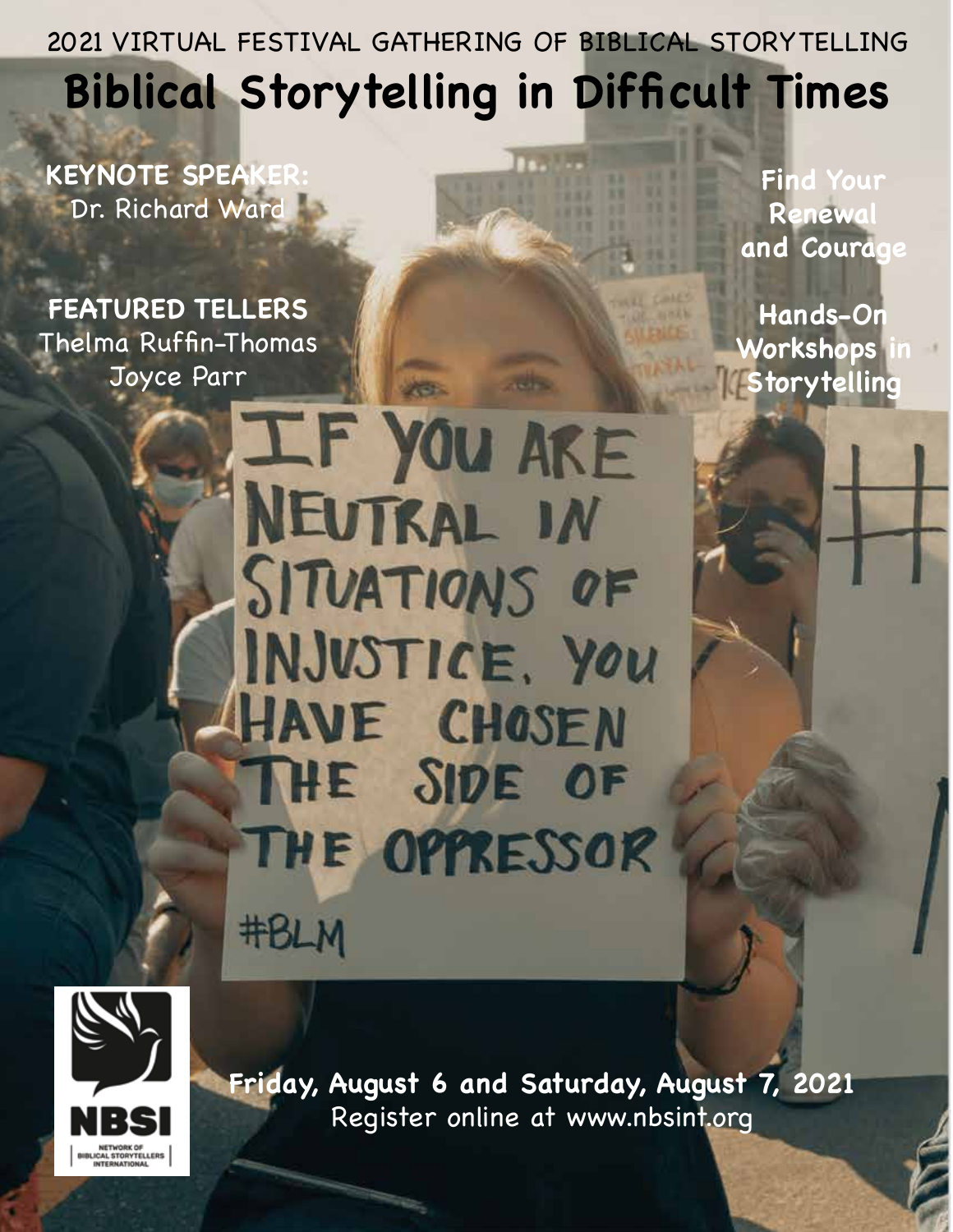## THE BIBLICAL **STORYTELLER**

The Biblical Storyteller is a publication of the Network of Biblical Storytellers, Int'l., an ecumenical, international, non-profit organization of scholars, clergy, and laity whose mission is to encourage everyone to learn and tell biblical stories. We provide and develop resources for telling biblical stories through audio, video, and computer technologies as well as telling them face-to-face.

**Subscriptions to** *The Biblical Storyteller* **are a benefit of Network membership. Memberships may be purchased online:** 

**www.nbsint.org**

**Network of Biblical Storytellers, Int'l 1100 W. 42nd St., Suite 160 Indianapolis, IN 46208**

Donna Marie Todd, Editor, NC www.donnamarietodd.com

Ellen Handlin, NBS Coordinator nbs@nbsint.org .1-800-355-6627

Linda Schuessler, TN Copy Editor & Proofreader

**OFFICERS** *Founder* Dr. Tom Boomershine, OH *President* Rev. Dr. Timothy Coombs, NY *Vice President* Simone Rollings, MD *Treasurer* Rev. Dr. Dina Ferguson, CA

> Cover Photograph by vjotirmoy@Unsplash.com





# **Have You Ever Waited on a Miracle?**

#### Miracles are more common than you might think.

My deceased husband Perrin was the first-born son of the first-born son of the first-born son and he wanted a son to continue that tradition. When we were discussing marriage, I told him that I was unable to conceive, due to a botched medical procedure that had scarred my fallopian tubes beyond recognition. (I've since heard many stories like mine.) He grinned and said, "Baby, I just need one son." And I grimaced and said we could adopt. I thought the subject was over. It wasn't. How little I understood that man.

#### He started praying.

The first night of our honeymoon was predictable enough. We ate cake and did married people stuff. It was great. But the second night he prayed, out loud, for a son. Not a child, mind you, a son. This continued for over a year until it began to wear on my soul.

#### In year two,

## I let the doctor explain it.

(Silly me, I thought a white coat and big words might help.) But Perrin just grinned his lopsided grin and said, "Awww, I know all that stuff. But I only need one son"

#### I insisted he stop it.

In the car, on the way home, I told him never to speak of it again or pray about it out loud because his prayers were embittering my spirit. And he just grinned and said, "Okay baby. I'll keep my prayers to myself then."

#### Seven years later...

I felt sick to my stomach and my belly was swollen. I assumed it was cancer. The doctor took a urine sample. It wasn't cancer. I was pregnant. What the what?!!



#### His prayers were answered.

My excitement turned to panic when the doctor reminded me that this was a medical emergency, an ectopic pregnancy, the egg was trapped in my fallopian tubes, and she ordered a presurgical ultrasound. As we drove to that appointment, Perrin was grinning his lopsided grin and holding my hand. I was crying and so was he. We were just crying for different reasons.



Well long story short, it wasn't a medical emergency. It was a miracle, pure and simple; the beginning of an 8 and ½ month journey that continues to this day. For

what floated into view on the ultrasound screen was a 10-week old fetus, safely in my womb, sucking his thumb. And so it was that I gave birth to the first-born son of the first-born son of the first-born son of the first-born son.

Don't tell me God doesn't answer prayers. (And yes, I also know how painful it is when God's answer is "no." Fifteen years later I became a widow and his only parent.)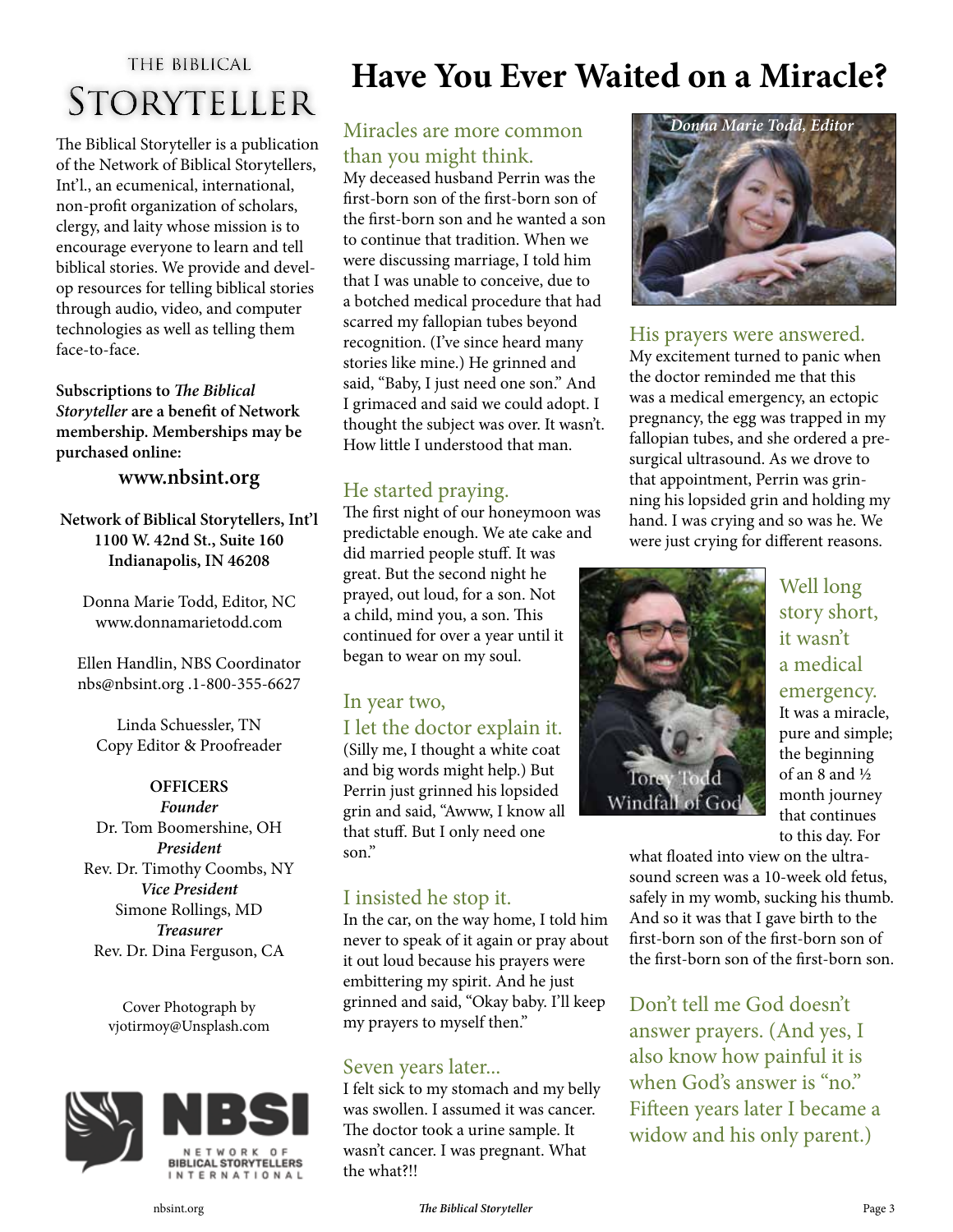

As we tell these stories, we must remember that the barren-woman theme is part of a larger meme: heroes marked out as special by their unusual birth circumstances.

Sometimes, as in the stories of Isaac or Samuel, this takes the form of a previously barren woman giving birth. Other times, as with Samson, the "specialness" involves an annunciation, or, with Jacob/Esau or Perez/Zerah, the birth of twins. Moses is set adrift in a basket and rescued (the Mesopotamian ruler Sargon of Akkad claimed a similar origin). With Jesus, we have both an annunciation and a virgin giving birth.

Elsewhere in the world, gods turn into swans to get women pregnant, and stories are told of babies who cut and tie their own umbilical cords as they are born.

For ancient audiences, the pregnancies in these stories worked to foreshadow

the unusual careers of the offspring, rather than teach the usual ways of God with women. As we tell them, we need to remember that storytelling



memes don't always accurately reflect ordinary life (for instance, in ordinary life twins often did not survive, and sometimes their mothers didn't either). It's also worth noticing the

thematic links between these "special birth" stories in the larger biblical narrative.

> For instance, the stories of Mary/ Elizabeth are linked to Hannah's story by the parallels between Hannah's song and the Magnificat (1 Sam 2:1-10; Luke 1:46-55).

> My very favorite thematic link is the one between the stories of Sarah and Hagar in Genesis and the birth of Moses in the beginning of Exodus. In the Genesis set, we have a Hebrew mistress oppressing an Egyptian slave, to the point where the life of a boy-child is threatened. This oppression of Egyptians by Israelites is continued, by the way, in the story of Sarah's great-grandson Joseph, who reduces most of the Egyptian population to slavery (Gen 47:13-21). So when the Egyptians later oppress the Israelites, even to the point of endangering the lives of boy-children, it's arguably a case of "what goes around, comes around," even if we often neglect to notice that in our tellings of

the Exodus story.

In the Sarah/Hagar stories, women of different ethnicity come into child-endangering conflict. But in Exodus,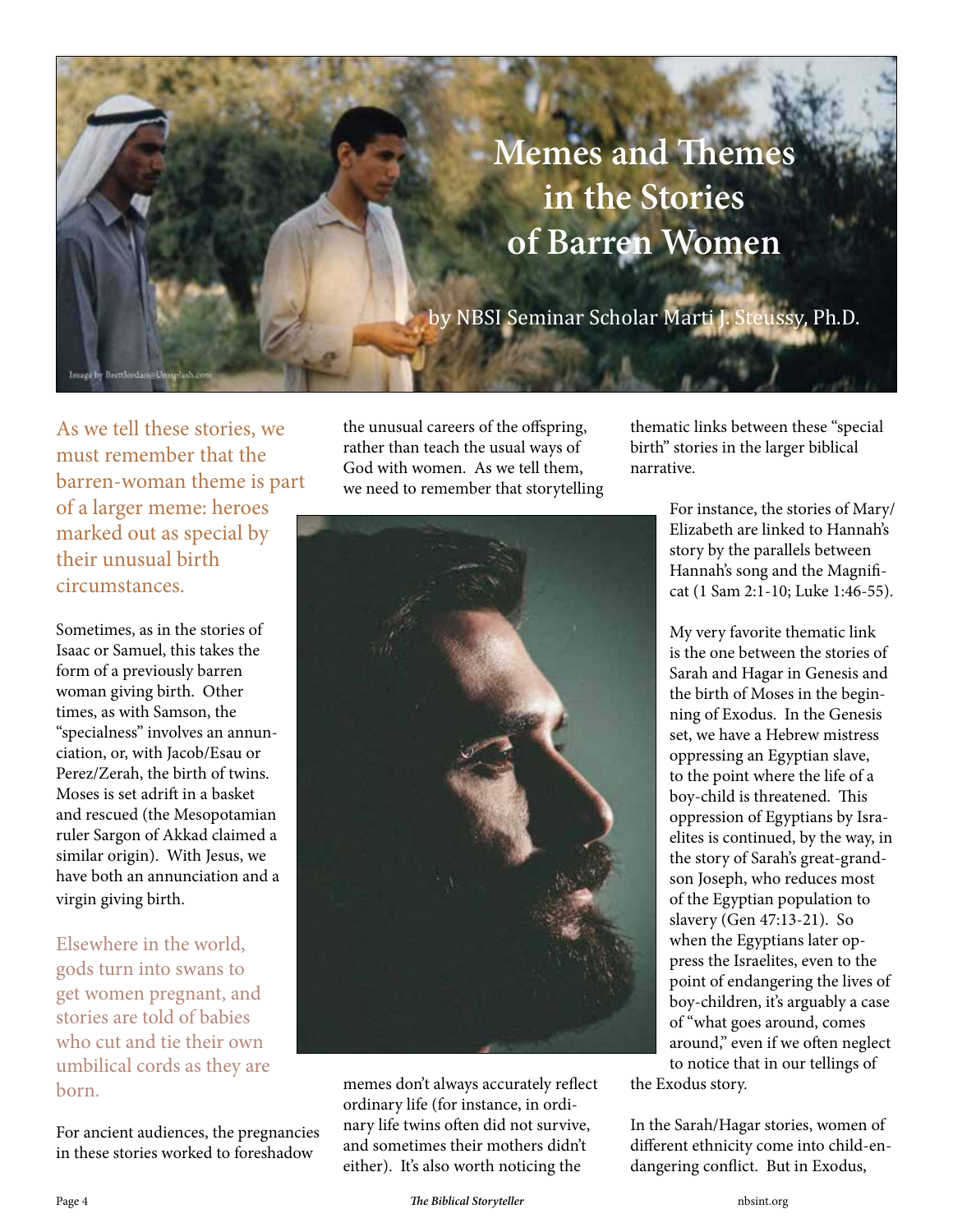Pharaoh's own daughter colludes with Moses' mother and sister to save a child.

#### Pharaoh's daughter recognizes immediately that the child she finds is Hebrew (Ex 2:6), but she adopts him anyway.

She probably even knows that the wetnurse offered to her is actually the child's mother, for it was a known custom, in the ancient world, for a woman to abandon her baby in a place where he would be easily found, then lurk nearby to offer herself as wet-nurse to the person who picked him up.

And it's not only Pharaoh's daughter who colludes: at the point when she finds the child, she is accompanied

by a passel of attendants (2:5), all of whom know where this baby came from, and none of whom, apparently, spill the beans to Pharaoh.

The Hebrew phrasing in the previous chapter describes the midwives Shiphrah and Puah as "midwives of the Hebrew women" (1:15). While this could mean "Hebrew midwives" (as NRSV translates it), it could also mean "midwives who attend Hebrew women." Notice that Pharaoh knows who they are and how to summon them, and gives them instructions for "when you act as midwives to the Hebrew women," as if these are not the only women for whom they act as midwives. These



details suggest that Shiphrah and Puah may be Egyptian midwives serving Hebrew women. If so, the collusion of Egyptian women in saving Hebrew babies may begin even before Pharaoh's daughter spots the basket in the Nile! This follow-up to the

painful stories of Sarah and Hagar is one that I have enjoyed inviting people to ponder and reflect upon.

I am a big advocate of attending to painful stories, but painful stories are not always the end of the story. I like happy endings as much as anyone, and tracing the meme of special birth and the theme of relationships between Hebrew and foreign woman beyond the stories of Sarah and Hagar has been a joyful experience for me.



#### Telling Their Stories by Rachel Doll

There are so few stories of women in the Bible

at all, so it is important to lift them all up, but many of these only deal with a woman's ability to bear children, as



if that is the only measure of their worth. It is easy, and wrong, to hear these stories and deduce that a woman's ability to bear children is tied to having enough faith, or that children are given by God only to those that pray hard enough, or deserve it. In the stories of Peninnah and later of Leah, the wife that is loved the least by her husband is the only one able to bear children; but all the women feel the pain of loneliness. It is important to portray the longing, the pain, and all the emotions of the characters, and for the audience to hear God's steadfast presence for each of the people in the stories, even when God did not intervene as the person wanted.

The assumption that all women want to bear children, and that their worth is tied to that ability is still present today. In telling these scriptures, I have shared a raised eyebrow and sad shake of the head as I described the woman as barren, to remind the audience that this would mean she was shunned. Today we are not shunned outright if we cannot or choose not to have children, but there are definitely many circles where infertile women are made to feel unwelcome. Battling infertility even today is a very alienating journey.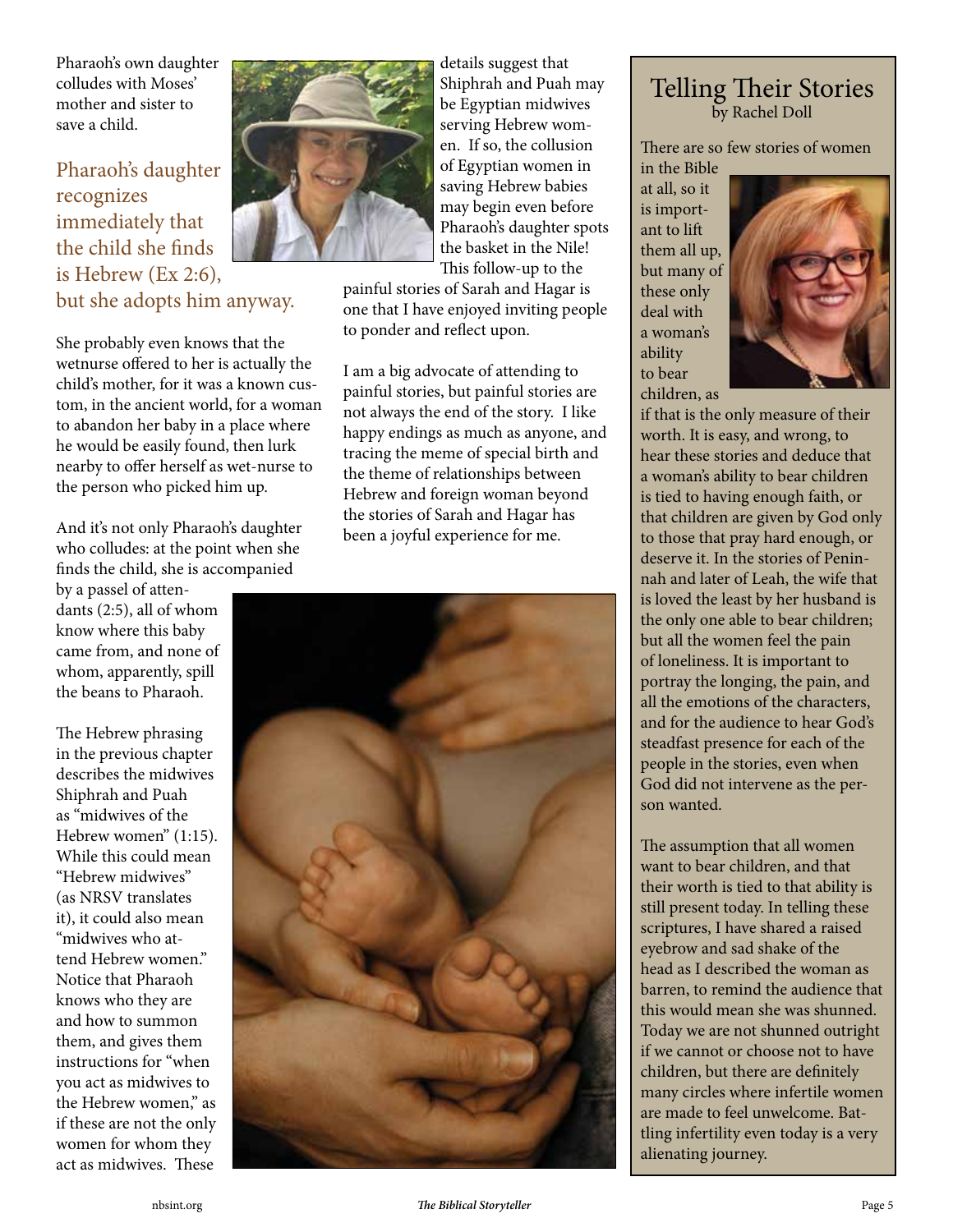

Q. What were the ramifications for a woman in Sarah's time who was unable to bear children?

A. Disclaimer: Attempting to extrap-

olate meaning from a sample of one in order to apply it more generally may border on unreliable conjecture. But, using the anecdotal evidence from Sarah's story—and from Hagar's story in relation to Sarah's story—we can draw some reasonable inferences. Drawing these inferences depends upon story acting as a "tradent" of ideas. Owing to the biblical narrative, the burden on Sarah to bear a child is definitely greater than one would imagine it would be in another household. In Sarah's case, a child would be the affirmation of God's promise to her husband. From God's initial communication to Abraham, God frames future blessings, particularly of vast swaths of land, as the inheritance of Abraham's "descendants." In fairness, Abraham's story indicates

that he feels the burden of childlessness as well, when he tells God that his servant will need to be his heir. He doesn't seem to blame Sarah. The pressure seems to be coming from Sarah's own sense that this is her problem to solve. Hence, she "gives" Hagar to Abraham. Conversely, Hagar's story introduces the ramifications of a woman who bears a child against her will.

As Sarah's chattel, Hagar already has little autonomy over her life, whereas Sarah has complete autonomy over Hagar's. The futures of Hagar and Ishmael are entirely subject Sarah's whim.

Q. Were men ever blamed for the lack of children?

A. Abraham laments over being childless. According to the story, he seems to feel God has forgotten God's promise to make him the father of many. If anything, in this case, Abraham blames God.

Q. What was her probable relationship to Hagar? Can you illuminate how Hagar's history as an Egyptian slave brought her to this place and to the bed of Abraham? How did their society see this kind of "gift?"

A. I can only imagine the relationship dynamics be-

This image of Sarah birthing the nations was painted by Shari LeMonnier, widow of our beloved Dan LeMonnier. Cynthia Park purchased it in the Festival Gathering book store and kindly offered to let us use it here. We miss you Dan! Thanks for your beautiful work, Shari!

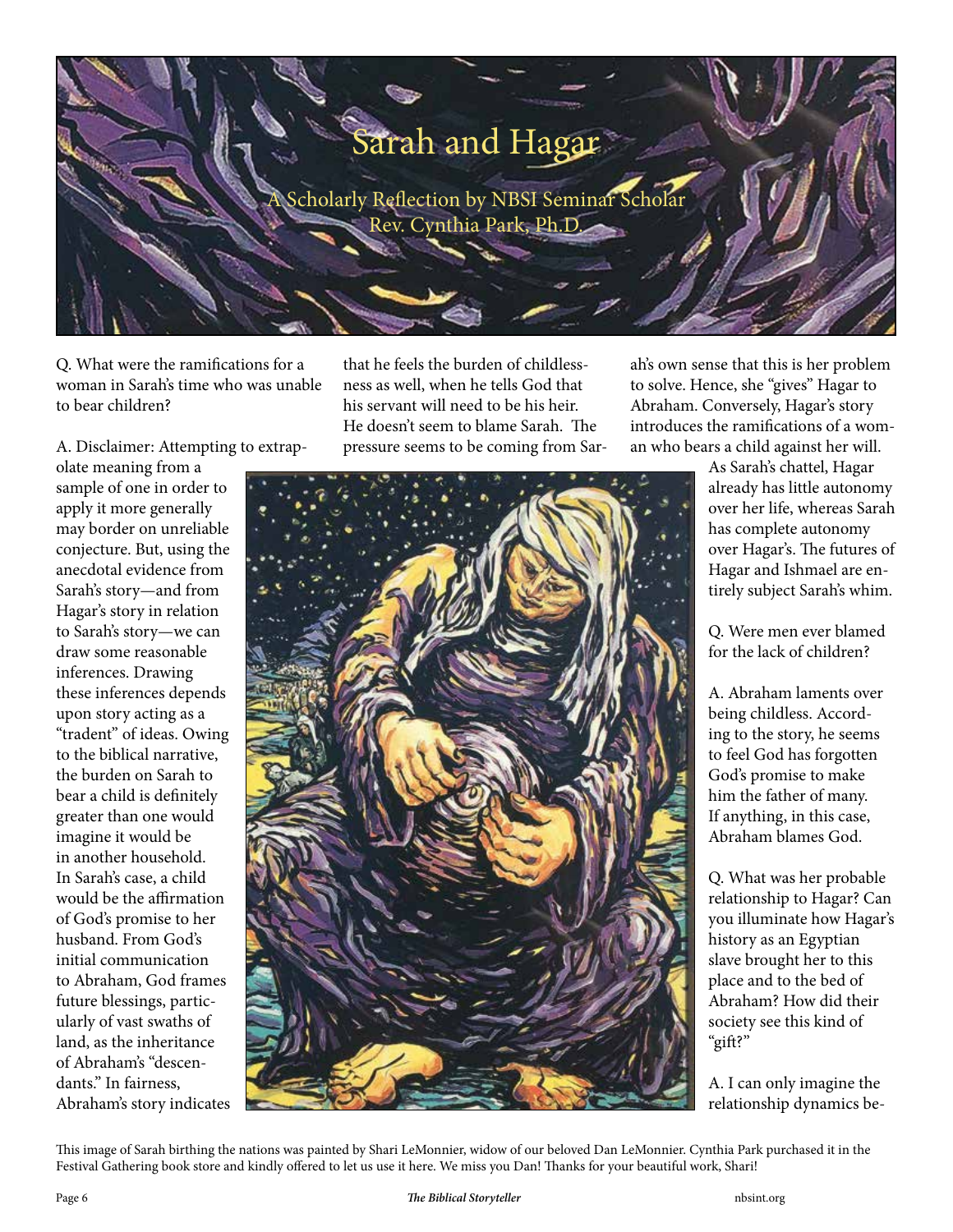tween Sarah and Hagar by looking at pieces from both women's stories.

Before Hagar became Sarah's surrogate, Abraham and Sarah had traveled to Egypt, seeking food during a famine [Gen. 12:10-20]. Abraham feared that Sarah's beauty would put his life in jeopardy. And, so he ordered her to pose as his sister, not his wife, in the event she was taken. Indeed, Pharaoh did find her lovely and "took" her. We do not know how long she remained in Pharaoh's household before he realized she was Abraham's wife. However, the narrative indicates that, in a sort of exchange for Sarah, Abraham's wealth in livestock became quite great. In any event, Sarah's narrative now includes helplessness at the hands of Egypt. Perhaps she considered it fair turnaround to exploit the vulnerability of her Egyptian maid afterward. If we deduce from Sarah's laughter when she overhears that she will become pregnant that she is cynical, then we might stretch that possible cynicism into mood swings. That she "gives" Hagar to Abraham and then later despises Hagar and her son could indicate a relationship between the two women that moved from collaborative to adversarial, and always with Hagar as the victim. And Hagar laments to the angel that Sarah is cruel to her. Sarah's dismissal of Hagar and Ishmael into the wilderness feels heartless, cruel. Especially since the concept of surrogacy is not unusual in the stories of the subsequent patriarchs. Abraham's grandson Jacob will father children by the two maids of his wives Rachel and Leah, as well as by his wives. The difficulty in Hagar's surrogacy seems to come from Sarah's own temperament and disposition.

Q. What aspects of God's narrative did Hagar's pregnancy bring into play? Why would God have asked her to return to Sarah? What are the politics around that narrative?

A. The promise God gave Hagar about her son Ishmael does not seem to be

an afterthought on God's part. Which is not to say that it was in God's plan for Sarah to abuse her as she did. But, it seems that God's plans



have always taken into account our misguided attempts to assist God. The politics around Abraham's first child Ishmael as the origin story of Islam and Abraham's second child Isaac as the origin story of Judaism seem to center on the resentment of Hagar by Sarah. If you will, rivalry over pride of place in the patriarchal stories appears to be baked in to the cake from the beginning. Even the narrative about Ishmael put into God's voice sets up Hagar's descendants to be always on the defensive, a profile of otherness, wildness, not-quite-ness.

Q. What were the most unique aspects of Sarah's subsequent pregnancy?

A. I guess when she showed us that "99" is the new "29"! Perhaps, this is the first story in our religious tradition that links childbearing directly to God's favor, as a sign of promise fulfilled and notice taken. To this is tied the biological fact that women alone can give birth. It becomes too easy to then begin to see a woman giving birth as the fulfillment of her own creation and a sign of God's favor. Conversely, it sets up women who do not bear children to be eyed suspiciously as somehow broken, even as cursed.

Q. How did the child Sarah bore continue the legacy of her people?

A. Sarah's child IS the opening chapter of the legacy. He is the promised heir from which many will come, and all as fulfillment of God's promise to Abraham. Isaac's birth also secures Sarah's memory will be preserved, because she will not die childless.

*Your Gift* will let biblical storytelling continue to shine the light of God to future generations.

Please include the Network of Biblical Storytellers, Int'l in your will or estate planning.



nbsint.org *The Biblical Storyteller* Page 7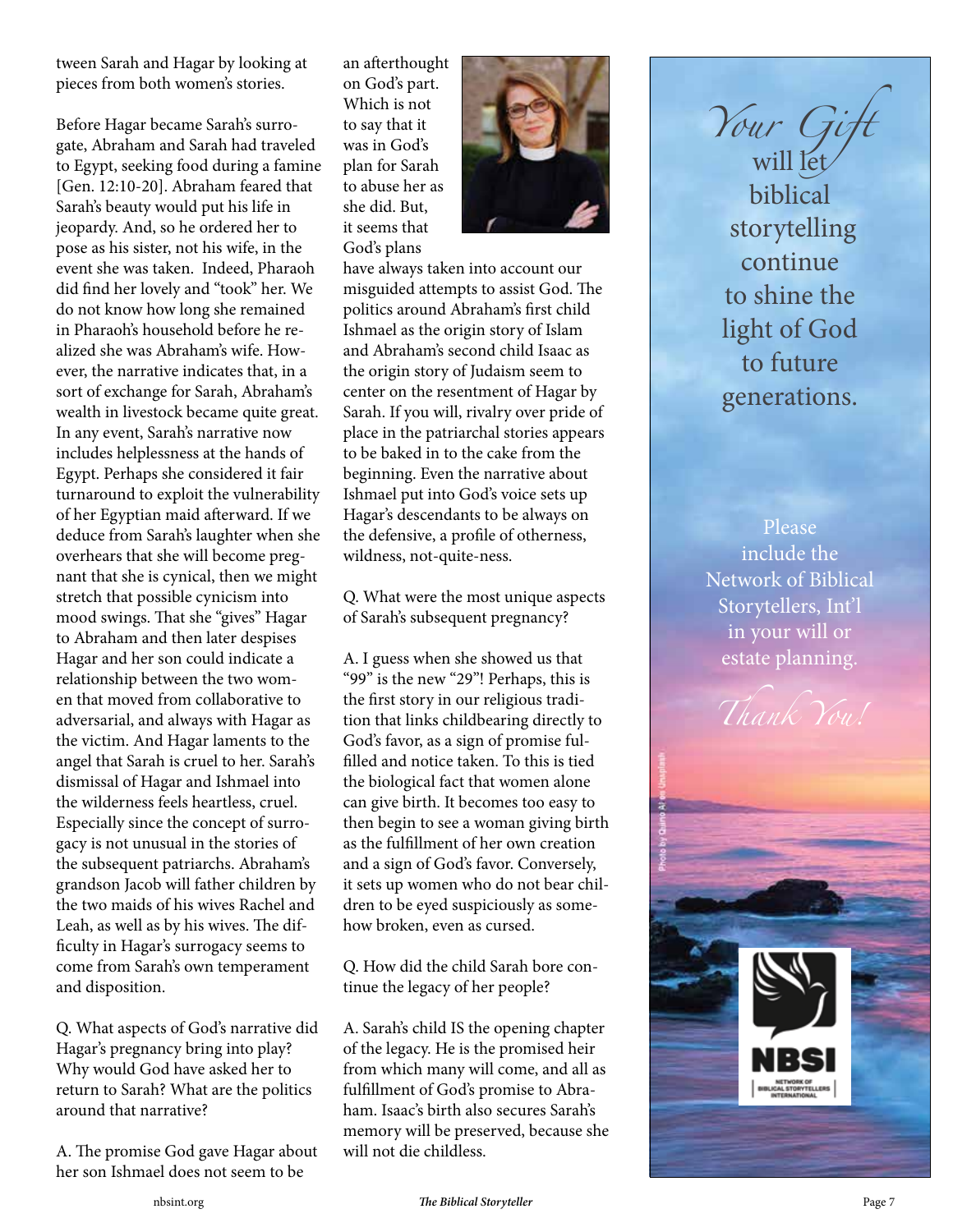# Barren but not Broken

More Scholarly Reflections

# Hannah

by Gloria Ulterino, Founder Women of the Well

I am always drawn into Hannah's story, and I believe this to be the author's intent. She's the beloved, chosen wife of Elkanah, even though she's barren. Elkanah's other wife, Peninnah, (common practice in those days) is not loved nearly as deeply, but she's been able to give him children. We can only imagine Hannah's profound pain, the wound that only deepens in time, despite her husband's love for her. (When have any of us profoundly desired something that is continually—seemingly endlessly—out of reach for us?) But then, look, Hannah takes action. When they go to pray and sacrifice (remember that) at Shiloh, Hannah prays, deeply, mouth moving to the lament of her heart, and she catches the attention of Eli, the priest. He's ready to dismiss her, angrily. She's drunk! Or so he thinks. But, no. She convinces him otherwise, so thoroughly, in fact, that the rabbis in the Tradition have named Hannah the "Mother of Intercessory Prayer."

Look at Hannah's Song (1 Samuel 2:1- 10) and compare it to Mary's Magnificat (Luke 1:46-55). The thoughts are the same. The conclusion is the same.

God is always "there" for the ones most in

need, and God will act on their behalf.

Remember the "sacrifice" at Shiloh, meaning "to make holy?"



Hannah promised God that she would return her son to God as a "nazirite" (1Samuel 1:11). According to the laws in Numbers 6:1-21, a nazarite was someone designated to the service of the Lord. (Hannah would go on to mother more children, and her "song" would become a cherished part of the Jewish tradition.)

I believe that Mary—a faithful Jewish young woman—was familiar with Hannah's Song. One of my storytelling colleagues, Marilyn Catherine, created a powerfully beautiful story of Mary. In this story, she imagined Mary, working out in the fields with other women. As so often happened, she had the boy Jesus with her. On this one day, the women were singing "Hannah's Song," and Jesus ran to his mother with these words, "Mama, Mama, what do those words mean? Tell me

what they mean?" And that is how Jesus came to know Hannah's Song, and also Mary's Magnificat. Was that part of his education for continually lifting up the lowly, as God intends? I wonder. Don't you?

# Elizabeth

by NBSI Seminar Scholar Joanna Dewey, Ph.D.

Elizabeth appears only in the Gospel of Luke; elsewhere throughout the traditions, the first connection be-

tween John and Jesus is when Jesus comes to be baptized. Thus many scholars doubt the historicity of the story of John the Baptist's birth and familial



relation to Jesus. Luke is conforming to first century beliefs that exceptional men have exceptional births, so both John the Baptist and Jesus are portrayed as having exceptional births. These stories are based on Old Testament narratives. Historically we have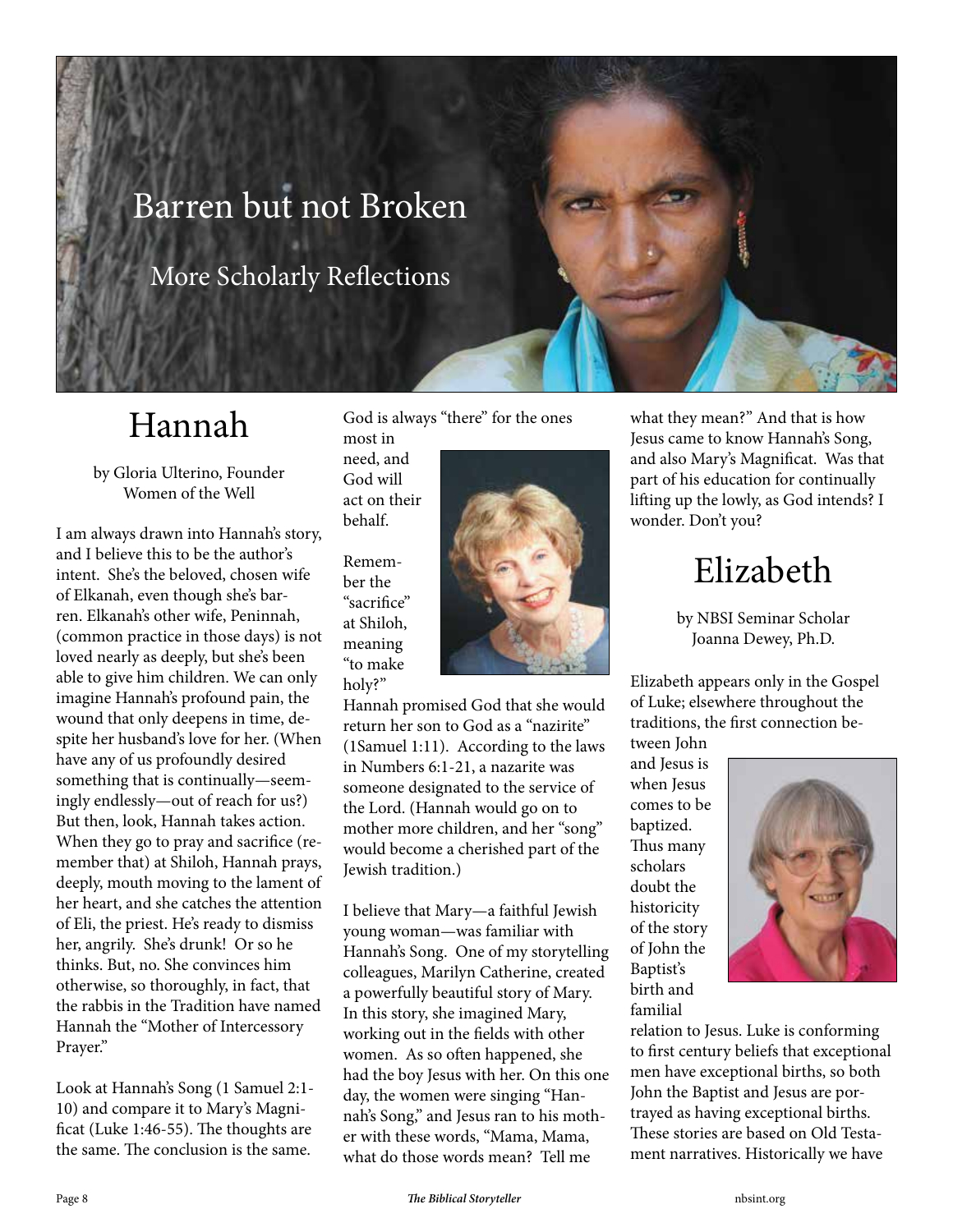evidence that John the Baptist also continued to have followers after his execution and since Jesus was baptized by John, it might appear that John was the greater figure. Luke's narrative firmly makes the point, that much as John is to be esteemed, Jesus is his superior. In what follows, I am writing from the perspective of what Luke, a relatively well educated Greek man, was conveying to his audiences in the late first or early second centuries.

Luke reflects the views of the culture that a woman's greatest honor was to produce sons. The woman was customarily blamed if a couple was infertile. This was considered a shame, a blot on the woman. Luke emphasizes this view in 1:25: "The Lord… took away the disgrace I have endured among my people."

Some real women of course may have felt differently. One of the reasons some women found Christianity attractive in the early centuries was its value on only one marriage and on celibacy which offered women living in community with other women a way out of endless and dangerous childbirth and out of their subservience within the patriarchal household.

While some in antiquity thought both the man and the woman contributed to the new offspring, the more common view was that the man was the active agent and the woman merely a container or incubator for the child. Nevertheless, it was the woman's fault if the couple had no children. This is patriarchal society at work.

Luke portrays Elizabeth remaining in seclusion for some months. He imagines a relatively wealthy household. Ninety to ninety-five percent of the population lived subsistence lives, and they needed the labor of women to subsist.

Most importantly, Luke's narrative clarifies the relation of John to Jesus. Elizabeth, filled with the Holy Spirit, recognizes Mary as the mother of her Lord. Even the unborn John recognizes the unborn Jesus and jumps for joy in the womb. Jesus' superiority to John is established before either is born.

# Made to Create

by NBSI Seminar Scholar and Biblical Translator Janet Stahl

In my work as a missionary and Bible translator, I recently heard a woman talk about being made to create rather than to con-

sume. Her insight about being made to create triggered an echo in my mind of Eve's words when she gave birth to Cain;

#### *"With the Lord's help, I have produced a man!" Genesis 4:1b*

I was struck by the connection between creating and giving life/birth and a woman's unique role in this amazing miracle. In parts of the South Pacific, a woman is no longer called by her name but as the mother of her oldest

child. When I first heard this, I was put out thinking that women have personal identities in their own right, but some women impressed on me the honor of the title and how privileged they felt by taking part in this act of creation.

Was this honor what Tamar strived for when she tricked her father-in-law, Judah, into sleeping with her? I struggle to understand her motivation to be attached to Judah's family, after first having an arranged marriage to Judah's firstborn son, who was so wicked that the Lord took his life early. And then being subjected to having interrupted sex with the brother who refused to father a son for his dead brother and

then being sent off to wait at her father's house indefinitely for the third son.



It is ironic how the very unique privilege of women is also the most vulnerable part of life.

We trained storytellers in a region of Africa among a group who have the custom of kidnapping young girls, keeping them captive and abusing them for a month to see if they are fertile and potentially good wives. If they don't become pregnant, they discard them. If they do become pregnant then everyone sees it as expedient for the girl to marry into the family. In this same group, a woman anticipates her son's initiation into manhood as a time when he is expected to whip her publicly to display his dominance. During a workshop in which the groups from that region were crafting the stories of Genesis 2 and 3, one of the local men stopped sharing mid-story and said, "We need a better way to talk about women."

We worked among people in South Asia who recognized the effectiveness of training women as Bible storytellers because they know women will share the stories widely. In fact, these amazing women do share the stories widely and are creating caring communities even though they risk being sexually or physically abused when they leave their homes. They love to tell the story of Ruth which brings them hope of an alternative to fearing harsh treatment by their mother-in-law and the nightmare of being disowned as a widow, who must have brought bad luck to her husband.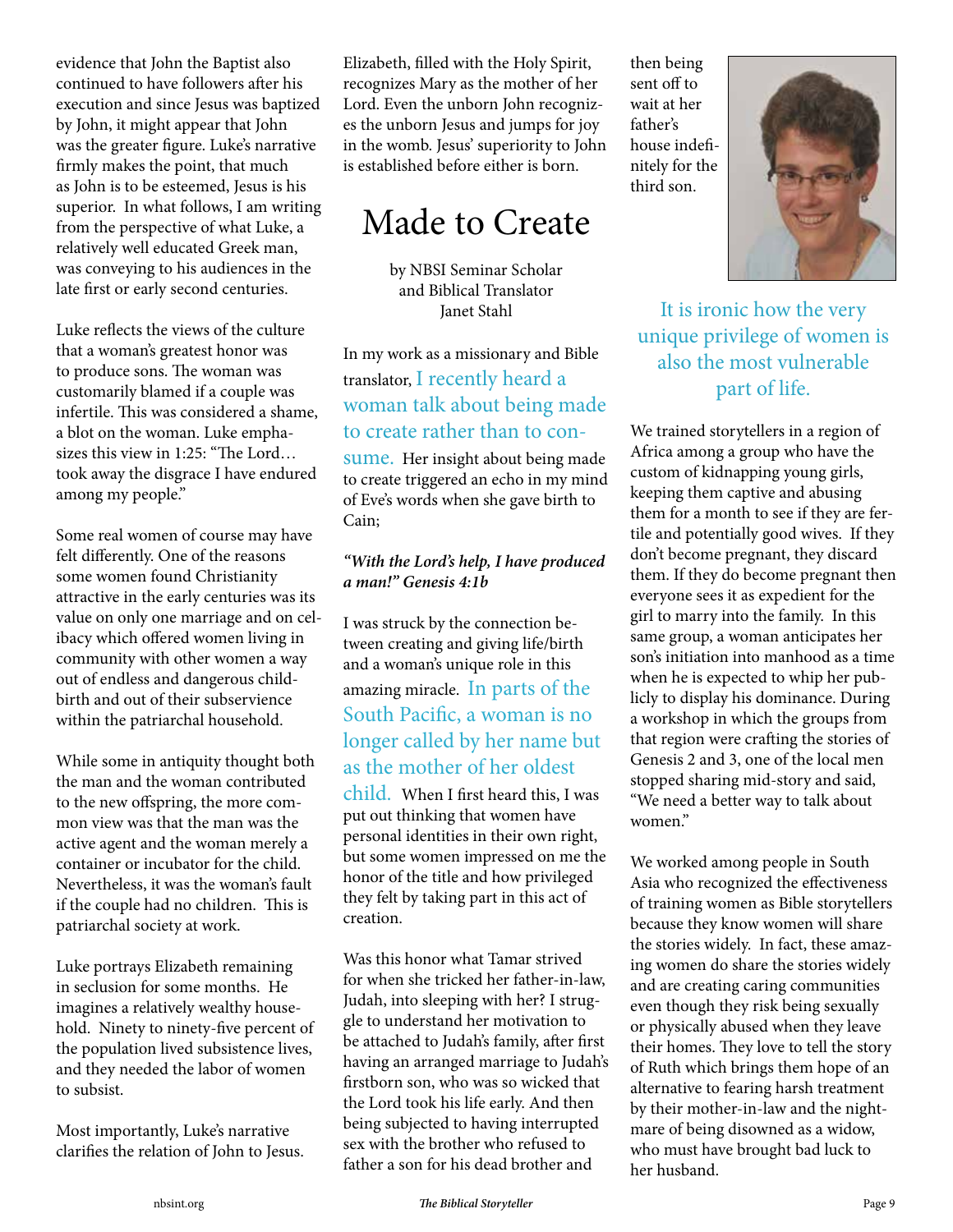# Sing, O Barren One A New Storytelling Program for Churches by Donna Paulson

*Donna Paulsen is the founder of Soul Hope Ministries. Her award-winning thesis for her master's degree in storytelling from East Tennessee State University became a program for churches that deals with the issues of infertility: "Sing, O Barren One."*

Five years ago, due to a medical error, I became an infertile woman. At that time I was in my early thirties and had looked forward to having children of my own. As I was grieving my loss, I began to look around my local church for someone who I could relate to. That was when I first realized that infertility and miscarriage were not things that were openly talked about and that there was a stigma attached to women without children.

I interviewed nine women for my thesis. They confirmed that religious ideologies had contributed to their feeling shame when they could not become mothers. For example, the belief that a woman's highest calling is to be a wife and mother contributed to these women feeling they had failed when they could not get pregnant. Even positive Bible verses that said children are a blessing from the Lord had been flipped around to suggest that the absence of children was a curse. Social interactions were difficult as well. The normative societal categories that their faith communities had adopted contributed to these women feeling like outsiders.

In the midst of their struggle with infertility and miscarriage they had begun to process and communicate their stories in a way that reflected a deep commitment to and faith in God. Rather than allowing societal norms to categorize them, they focused on their spiritual identity as a beloved child of God. They found a new purpose by finding and supporting other women and couples who were also struggling with infertility. Significantly, they found creative ways to grieve and remember their lost children. When these women were left with



no way to express their grief, or have their burden shared by members of their community, they became much bolder in speaking about their losses. Some even named their deceased and included them in their conversations with others.

In my thesis I elaborate on four specific calls to action that I believe can help churches begin to minister to those within their membership who

are struggling with infertility. First, we need to create a space for infertility education. Storytelling programs like "Sing, O Barren One" raise awareness and will get the conversation started. Following my performance, I host a Q&A with the audience.

Second, we need to keep expanding our categories. Just because a woman doesn't follow the anticipated path (i.e. marriage, childbirth, motherhood) doesn't mean she isn't a vital contributing member in their community. Third, our spiritual leaders need to be aware that due to the stigma attached to this issue, many of their members are suffering in silence. Publicly pledging their support and offering private counseling for those who are struggling could initiate a surprising number of responses. The current statistics are one in ten couples are struggling with infertility and one in four women will experience at least one miscarriage. Finally, I would love to see more faith communities create and implement a bereavement ritual for women and couples who have experienced a loss. This could be something as simple as a flower or candle in the sanctuary to something more profound like a funeral. We are called by God to rejoice with those who rejoice and mourn with those who mourn. It is important that we continue to create safe places for expressions of grief.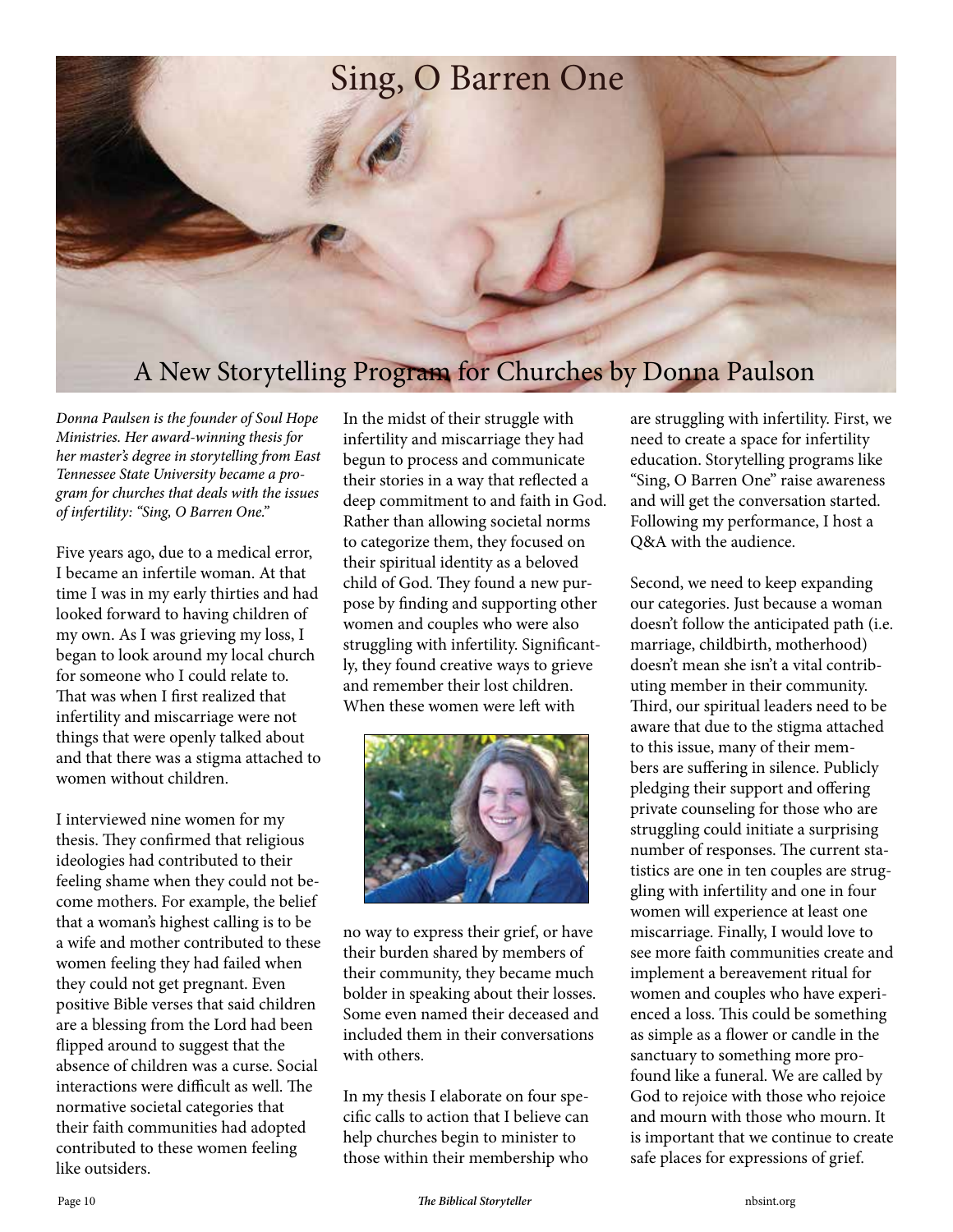

In current Korean society, many young couples are reluctant to have a baby, and this is a major conflict between the couple and their parents, but still there is more pointing toward women.

These days, the problem of how to afford a child is as serious as those about how to get a child. Both mother and father must make money to raise their children, but



there is not enough of a social support system for parents to take care of their children while they are working. Korea's birth rate has already fallen below 1.0. It is the world's lowest birth rate.

When my son was a baby, he was very sick, and I prayed to God like Hannah. I believed that God would answer my prayer, but after my son had gotten well, I failed to give Him gratitude and honor. Hannah's story reminds me of this shame. A friend of mine tried to have a child for 30 years. Even now, she refused to answer all my questions and seemed uneasy to talk about this subject. So I think you must be very sensitive when you tell these stories to women who have prayed for a long time and not had a child.

### Janice Kim Juliana Rowe Pam Faro

I have observed women in diverse cultures grapple with barrenness differently, depending on their individual situation. Therefore in all these stories are good models from which a paral-

lel story can be drawn to match the individual plight of the modern woman.

The challenges are not knowing who

comprises the audience, who may be grappling with the problem, how they may be touched (or not), and the attitudes of some disinterested males in the audience. How do I approach the telling to reach the most people? Whose heart will the stories touch? Are there listeners for whom the problem of barrenness is real? How do I reach the indifferent, who dismisses the stories as "a women's problem?"

One never knows who is within earshot of our telling and how they are affected by it. I am always reminded when I tell these stories that even though we talk about the women as suffering the brunt of the pain of barrenness, their husbands also, even if to a lesser extent, share the same pain.

Being a mother is core to my life experiences and identity, my lens through which I see nearly everything, my perspective, my deepest and most powerful emotions. I do not truly know the

emotions—whether pain, yearning, envy…or acceptance, or even peace, perhaps —of not being able to bear children.



#### So telling any

of these stories absolutely requires learning/research/listening, and imagination—which is what I DO, as a storyteller.

In these stories, the barren women eventually conceive so I imagine that these stories may be deeply painful for women who wish to bear children but cannot. How do I connect and respond to that as the storyteller without the experience of being barren? I draw on the anguish brought to me by other biblical stories. Biblical stories of physical healing from illness, injury and even death are often deeply painful for me, as I have dearly-beloved family members who were not healed of their disease, or saved from their injuries, no matter how many fervent, anguished prayers were prayed.